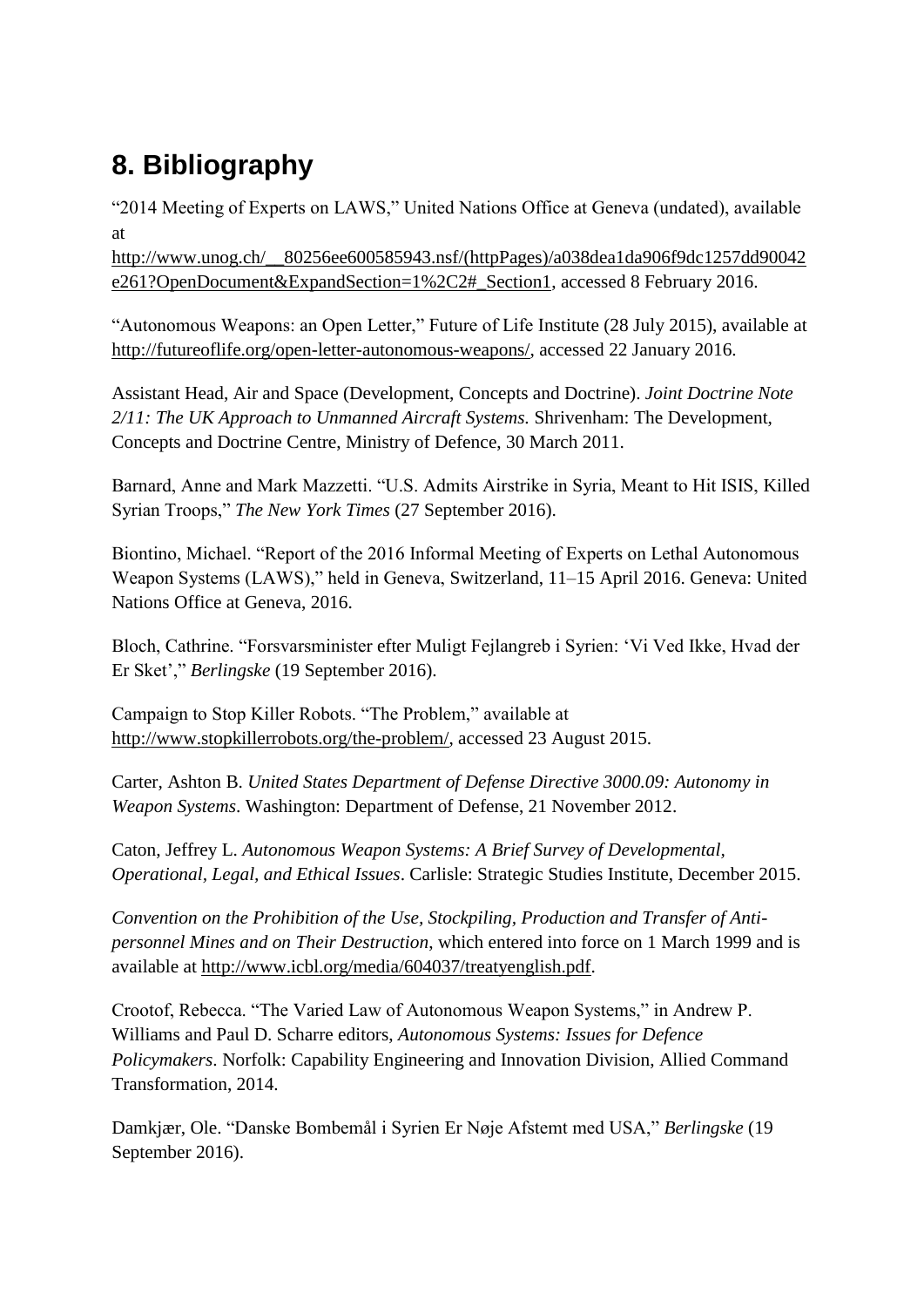Danish Parliament. *LOV nr 122 af 27/02/2001 (Forsvarsloven)*. Copenhagen: Ministry of Defence, 28 February 2001, available at [https://www.retsinformation.dk/Forms/R0710.aspx?id=6294,](https://www.retsinformation.dk/Forms/R0710.aspx?id=6294) accessed 23 January 2014

Dryden, Jane. "Autonomy," in *The Internet Encyclopedia of Philosophy*, available at [http://www.iep.utm.edu/,](http://www.iep.utm.edu/) accessed 6 May 2016.

Dworkin, Gerald. "The Concept of Autonomy," in John Christman, editor, *The Inner Citadel: Essays on Individual Autonomy*. Oxford: Oxford University Press, 1989.

Dworkin, Gerald. *The Theory and Practice of Autonomy.* Cambridge: Cambridge University Press, 1988.

Feeney, Nolan. "Elon Musk and Stephen Hawking Join Call for Ban on Artificially Intelligent Weapons," *Time* (27 July 2015), available at [http://time.com/3973500/elon-musk](http://time.com/3973500/elon-musk-stephen-hawking-ai-weapons/)[stephen-hawking-ai-weapons/,](http://time.com/3973500/elon-musk-stephen-hawking-ai-weapons/) accessed 22 January 2016.

Forsvarministeret. "Militærmanual i Høring," *Press Release* (20 January 2016), available at [http://www.fmn.dk/nyheder/Pages/militaermanual-i-hoering.aspx,](http://www.fmn.dk/nyheder/Pages/militaermanual-i-hoering.aspx) accessed 24 January 2016. Author's translation.

Frankfurt, Harry. *The Importance of What We Care About* .Cambridge: Cambridge University Press, 1988.

Freedberg, Sydney J. Jr., "Sowing The Sea with Fire: The Threat Of Sea Mines," *Breaking Defense* (30 March 2015).

Försvarsmakten. "Utom Allt Rimligt Tvivel," Swedish Ministry of Defence (23 September 2015), available at [http://www.forsvarsmakten.se/sv/aktuellt/2015/09/utom-allt-rimligt](http://www.forsvarsmakten.se/sv/aktuellt/2015/09/utom-allt-rimligt-tvivel/)[tvivel/,](http://www.forsvarsmakten.se/sv/aktuellt/2015/09/utom-allt-rimligt-tvivel/) accessed 24 January 2016.

Gray, Chris Hables. *Postmodern War: The New Politics of Conflict.* London: Routledge, 1997.

Haider, André and Maria Beatrice Catarassi. *Future Unmanned Systems technologies: Legal and Ethical Implications of Increasing Automation*. Kalkar, Germany: NATO Joint Air Power competence Centre, November 2016.

Hammond, Paul Y. "The Political Order and the Burden of External Relations," *World Politics* 19, 3 (April 1967).

Harris, James E., Chairman. *Pre-Feasibility Study on UAV Autonomous Operations*. Brussels: NIAG Special Group 75, 2004.

Henriksen, Anders and Jens Ringsmose. "Drone Warfare and Morality in Riskless War," *Global Affairs* 1, 3 (2015).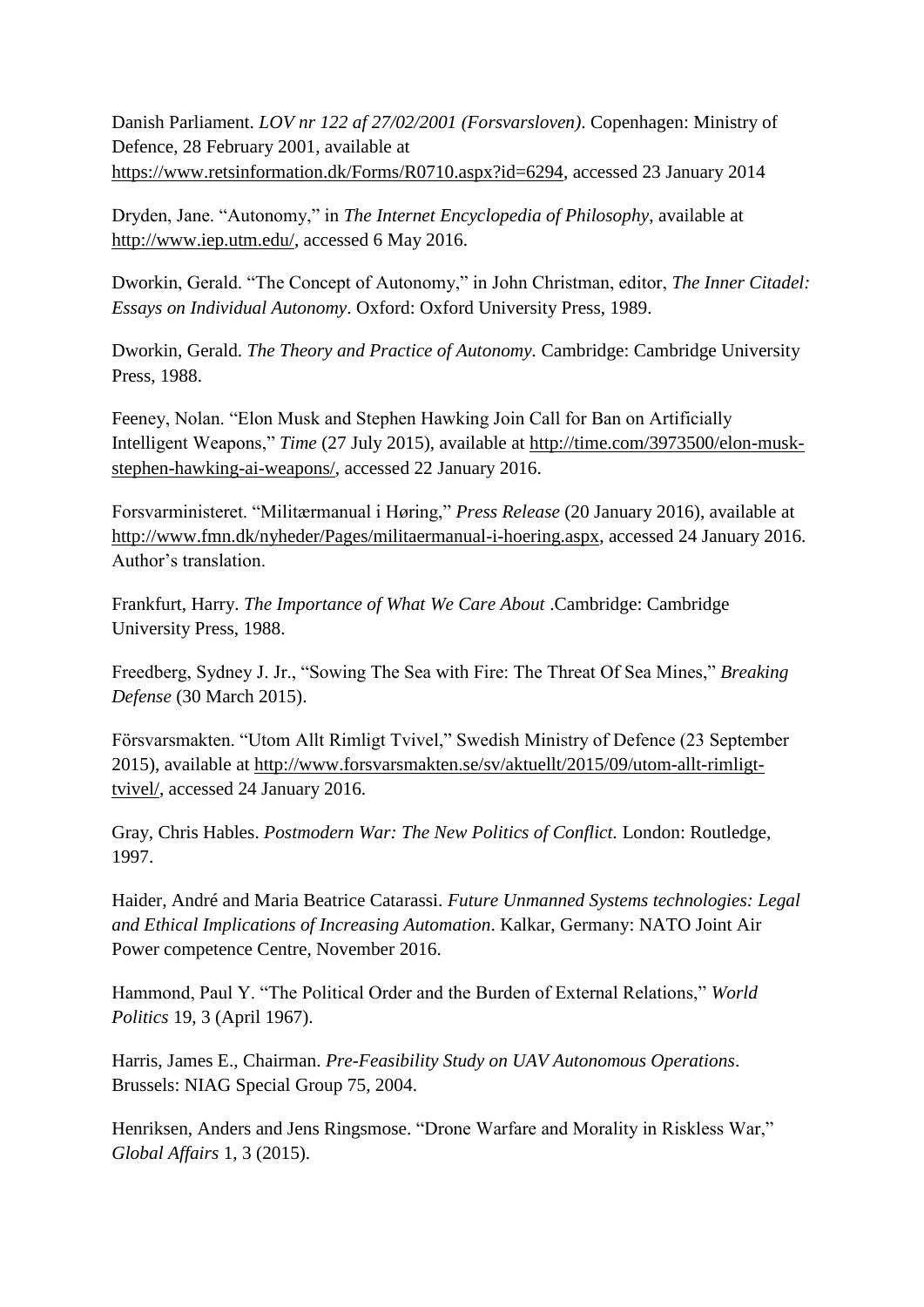Heyns, Christof. *Report of the Special Rapporteur on Extrajudicial, Summary or Arbitrary Executions. A/HRC/23/47*. New York: United Nations General Assembly, 9 April 2013.

Horowitz, Michael C. and Paul Scharre. *Meaningful Human Control in Weapon Systems: A Primer*. Washington: Center for a New American Security, March 2015.

Hækkerup, Susanne Ruhmour. "General Statement by Susanne Ruhmour Hækkerup, Ambassador for Disarmament, Non-Proliferation and Arms Control, 13–17 April 2015, Geneva." Geneva: United Nations Office in Geneva (UNOG), 2015. Available at [http://www.unog.ch/80256EDD006B8954/\(httpAssets\)/C5B8B0A4AD379822C1257E26005](http://www.unog.ch/80256EDD006B8954/(httpAssets)/C5B8B0A4AD379822C1257E26005D7D20/$file/2015_LAWS_MX_Denmark.pdf) [D7D20/\\$file/2015\\_LAWS\\_MX\\_Denmark.pdf,](http://www.unog.ch/80256EDD006B8954/(httpAssets)/C5B8B0A4AD379822C1257E26005D7D20/$file/2015_LAWS_MX_Denmark.pdf) accessed 21 January 2016.

Ignatius, David. "In Munich, a Frightening Preview of the Rise of Killer Robots," *The Washington Post* (17 February 2016).

Ignatius, David. "The Exotic New Weapons the Pentagon Wants to Deter Russia and China," *The Washington Post* (23 February 2016).

Ildor, Astrid and Niels Vedersø Østergaard. "Kampflygigant vil Sende Dansk Droneindustri på Himmelflugt," *Berlingske* (25 January 2016).

iRobot. "iRobot 510 PackBot®," irobot.com, available at [http://www.irobot.com/For-](http://www.irobot.com/For-Defense-and-Security/Robots/510-PackBot.aspx#PublicSafety)[Defense-and-Security/Robots/510-PackBot.aspx#PublicSafety,](http://www.irobot.com/For-Defense-and-Security/Robots/510-PackBot.aspx#PublicSafety) accessed 22 January 2016.

Knudsen, Jens Rynkeby, Chef for Projektgruppen. *Militærmanual Om Folkeret For Danske Væbnede Styrker i Internationale Militære Operationer.* Copenhagen: Ministry of Defence, December 2015.

Koebler, Jason. "Air Force General: Autonomous Killing Drones 'Years and Years' Away," *U.S. News and World Report* (24 April 2013), available at [http://www.usnews.com/news/articles/2013/04/24/air-force-general-autonomous-killing](http://www.usnews.com/news/articles/2013/04/24/air-force-general-autonomous-killing-drones-years-and-years-away)[drones-years-and-years-away,](http://www.usnews.com/news/articles/2013/04/24/air-force-general-autonomous-killing-drones-years-and-years-away) accessed 19 November 2016

Krishnan, Armin. *Killer Robots: Legality and Ethicality of Autonomous Weapons*. Farnham: Ashgate, 2009.

Kuptel, Arthur and Andrew Williams. *Policy Guidance: Autonomy in Defence Systems. Multinational Capability Development Campaign (MCDC) 2013–2014 Focus Area: "Role of Autonomous Systems in Gaining Operational Access.* Norfolk: Allied Command Transformation, 29 October 2014.

Stephen Losey. "Investigation: 'Confirmation Bias,' Mistakes Led Coalition to Mistakenly Bomb Syrian Troops," *Air Force Times* (29 November 2016).

Lucas, George R. Jr. "Postmodern War," *Journal of Military Ethics* 9, 4 (2010).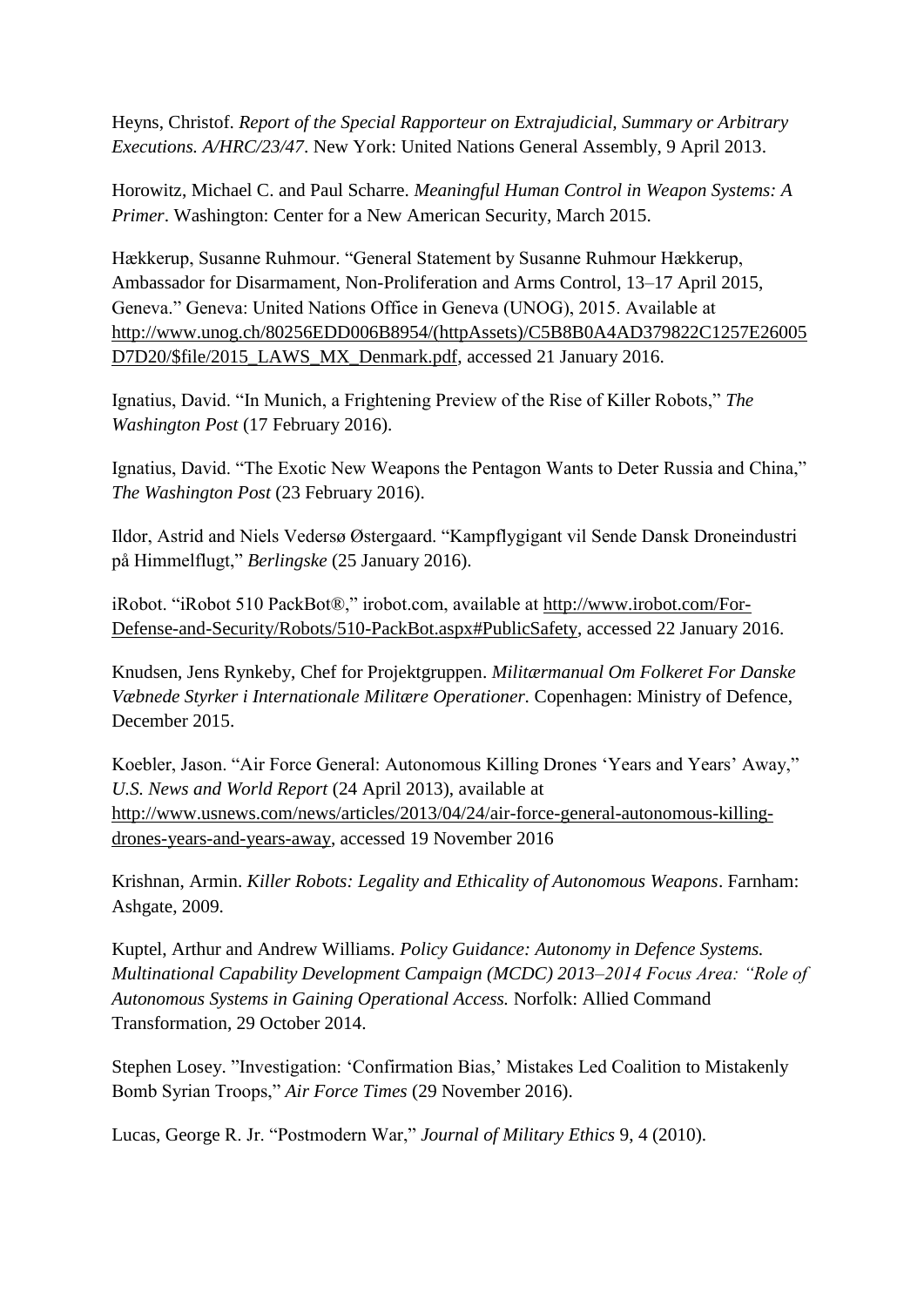Marra, William C. and Sonia K. McNeil. "Understanding 'The Loop': Regulating the Next Generation of War Machines," *Harvard Journal of Law & Public Policy* 36, 3 (Summer 2013)

Mettraux, Guénaėl. *The Law of Command Responsibility*. New York: Oxford University Press, 2009.

Michel, Arthur Holland. "Drones in Popular Culture," Annandale-On-Hudson: Center for the Study of the Drone at Bard College, 4 September 2015, available at [http://dronecenter.bard.edu/drones-popular-culture/,](http://dronecenter.bard.edu/drones-popular-culture/) accessed 19 November 2016.

Nakata, Hiroko. "Domestic Robots Failed to Ride to Rescue After No. 1 Plant Blew," *Japan Times* (6 January 2012), available at [http://www.japantimes.co.jp/news/2012/01/06/news/domestic-robots-failed-to-ride-to-rescue](http://www.japantimes.co.jp/news/2012/01/06/news/domestic-robots-failed-to-ride-to-rescue-after-no-1-plant-blew/#.VqKNilMrLHc)[after-no-1-plant-blew/#.VqKNilMrLHc,](http://www.japantimes.co.jp/news/2012/01/06/news/domestic-robots-failed-to-ride-to-rescue-after-no-1-plant-blew/#.VqKNilMrLHc) accessed 22 January 2016.

O'Connell, Mary Ellen. "Banning Autonomous Killing: The Legal and Ethical Requirement that Humans Make Near-Time Lethal Decisions," in Matthew Evangelista and Henry Shue, editors, *The American Way of Bombing: Changing Ethical and Legal Norms, From Flying Fortresses to Drones*. Ithaca: Cornell University Press, 2014.

*Report submitted by Commission Court of 11 October 1983 on the Harpoon missile accident on Sept. 6, 1982*. Copenhagen, 1983.

*Rep*o*rt submitted by Commission Court of 9 July 1984 on the Harpoon missile accident on Sept. 6, 1982*. Copenhagen, 1984.

Ritzau. "Danske F-16-fly Deltog i Fejlangreb mod Syrisk Militær," *Berlingske* (18 September 2016).

Ritzau. "FAKTA: Sådan får Danske Fly Udpeget Mål," *Berlingske* (19 September 2016).

Roff, Heather M. "The Strategic Robot Problem: Lethal Autonomous Weapons in War," *Journal of Military Ethics* 13, 3 (2014).

Roff, Heather M. and Richard Moyes. "Meaningful Human Control, Artificial Intelligence and Autonomous Weapons," *Briefing paper prepared for the Informal Meeting of Experts on Lethal Autonomous Weapons Systems, UN Convention on Certain Conventional Weapons*. London: Article 36, April 2016.

Roorda, Mark. "NATO's Targeting Process: Ensuring Human Control Over (and Lawful Use of) 'Autonomous' Weapons," in Andrew P. Williams and Paul D. Scharre, editors, *Autonomous Systems: Issues for Defence Policymakers*. Norfolk: Capability Engineering and Innovation Division, Allied Command Transformation, 2014.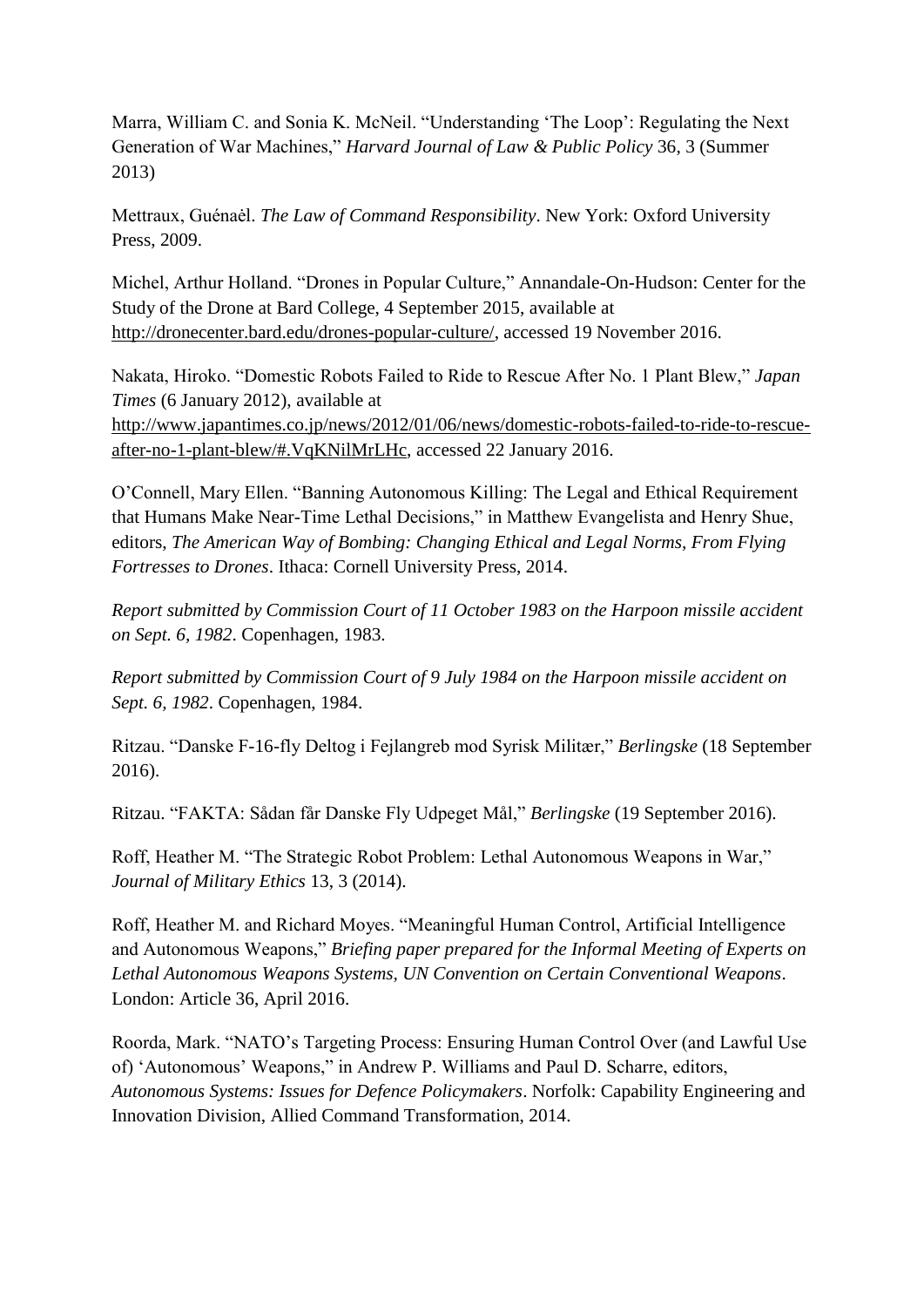Roorda, Mark. "NATO's Targeting Process: Ensuring Human Control Over and Lawful Use of 'Autonomous' Weapons." *Amsterdam Center for International Law Research Paper* 2015–06. Amsterdam: University of Amsterdam, 2015.

Royal Air Force. "Brimstone: Fully Autonomous, Fire-and-Forget, Anti-Armour Missile," in *Royal Air Force: Aircraft and Weapons.* London: Ministry of Defence, 2007. Available at [http://www.raf.mod.uk/rafcms/mediafiles/0186cc2a\\_1143\\_ec82\\_2ef2bffff37857da.pd](http://www.raf.mod.uk/rafcms/mediafiles/0186cc2a_1143_ec82_2ef2bffff37857da.pdf) , accessed 1 May 2016.

*Safe Ride Standards for Casualty Evacuation Using Unmanned Aerial Vehicles. STO-TR-HFM-184*- Cedex: NATO Science and Technology, December 2012. Available at [https://www.cso.nato.int/pubs/rdp.asp?RDP=RTO-TR-HFM-184,](https://www.cso.nato.int/pubs/rdp.asp?RDP=RTO-TR-HFM-184) accessed 22 January 2016.

Scharre, Paul. *Robotics on the Battlefield. Part 1: Range, Persistence and Daring*. Washington: Center for a New American Security, May 2014.

Schaub, Gary Jr. and Ryan Kelty. "From Making to Buying: Controlling the Coercive Capacities of the Corporate Warrior," in Gary Schaub Jr. and Ryan Kelty, *Private Military and Security Contractors: Controlling the Corporate Warrior*. Lanham: Rowman & Littlefield, 2016.

Schaub, Gary Jr., Kristian Søby Kristensen, and Flemming Pradhan-Blach. *Long Time Coming: Developing and Integrating UAVs into the American, British, French, and Danish Armed Forces* Copenhagen: Centre for Military Studies, April 2014.

Sharkey, Noel. "Automating Warfare: Lessons Learned from the Drones," *Journal of International Law, Information, and Science* 21, 2 (2011).

Sharkey, Noel. "Saying 'No!' to Lethal Autonomous Targeting," *Journal of Military Ethics* 9, 4 (2010).

Sheridan, Thomas B. *Telerobotics: Automation and Human Supervisory Control*. Cambridge: MIT Press, 1992.

Singer, Peter W. "The Ethics of Killer Applications: Why Is It So Hard To Talk About Morality When It Comes to New Military Technology?" *Journal of Military Ethics* 9, 4 (2010).

Strawser, Bradley Jay. "Moral Predators: The Duty to Employ Uninhabited Aerial Vehicles," *Journal of Military Ethics* 9, 4 (2010).

The Campaign to Stop Killer Robots. "Focus on Meaningful Human Control of Weapons Systems: Third United Nations Meeting on Killer Robots Opens in Geneva." Geneva: The Campaign to Stop Killer Robots, 11 April 2016.